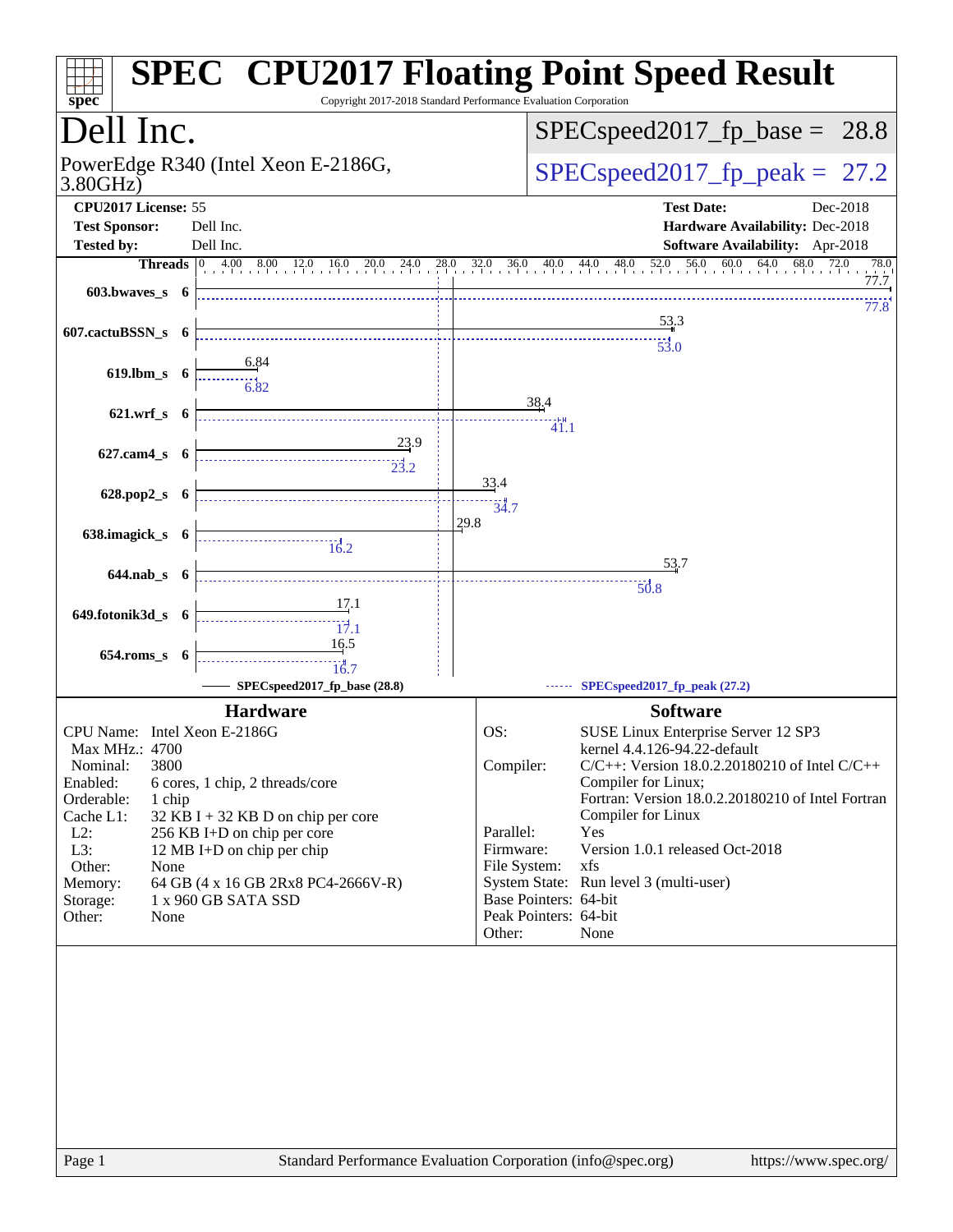

Copyright 2017-2018 Standard Performance Evaluation Corporation

## Dell Inc.

3.80GHz) PowerEdge R340 (Intel Xeon E-2186G,  $\vert$  [SPECspeed2017\\_fp\\_peak =](http://www.spec.org/auto/cpu2017/Docs/result-fields.html#SPECspeed2017fppeak) 27.2

 $SPECspeed2017<sub>fp</sub> base = 28.8$ 

**[CPU2017 License:](http://www.spec.org/auto/cpu2017/Docs/result-fields.html#CPU2017License)** 55 **[Test Date:](http://www.spec.org/auto/cpu2017/Docs/result-fields.html#TestDate)** Dec-2018 **[Test Sponsor:](http://www.spec.org/auto/cpu2017/Docs/result-fields.html#TestSponsor)** Dell Inc. **[Hardware Availability:](http://www.spec.org/auto/cpu2017/Docs/result-fields.html#HardwareAvailability)** Dec-2018 **[Tested by:](http://www.spec.org/auto/cpu2017/Docs/result-fields.html#Testedby)** Dell Inc. **[Software Availability:](http://www.spec.org/auto/cpu2017/Docs/result-fields.html#SoftwareAvailability)** Apr-2018

#### **[Results Table](http://www.spec.org/auto/cpu2017/Docs/result-fields.html#ResultsTable)**

|                                    | <b>Base</b>    |                |              |                |       |                |       | <b>Peak</b>    |                |              |                |              |                |              |
|------------------------------------|----------------|----------------|--------------|----------------|-------|----------------|-------|----------------|----------------|--------------|----------------|--------------|----------------|--------------|
| <b>Benchmark</b>                   | <b>Threads</b> | <b>Seconds</b> | <b>Ratio</b> | <b>Seconds</b> | Ratio | <b>Seconds</b> | Ratio | <b>Threads</b> | <b>Seconds</b> | <b>Ratio</b> | <b>Seconds</b> | <b>Ratio</b> | <b>Seconds</b> | <b>Ratio</b> |
| $603.bwaves$ s                     | 6              | 759            | 77.7         | 759            | 77.8  | 759            | 77.7  |                | 758            | 77.8         | 759            | 77.7         | 759            | 77.8         |
| 607.cactuBSSN s                    | 6              | 311            | 53.5         | 313            | 53.3  | 313            | 53.3  | 6              | 314            | 53.1         | 314            | 53.0         | 315            | 53.0         |
| $619.1$ bm s                       | 6              | 766            | 6.84         | 765            | 6.84  | 765            | 6.84  | 6              | 768            | 6.82         | 768            | 6.82         | 768            | 6.82         |
| $621$ .wrf s                       | 6              | 345            | 38.4         | 339            | 39.0  | 344            | 38.4  | 6              | 326            | 40.6         | 322            | 41.1         | 320            | 41.4         |
| $627$ .cam $4 \text{ s}$           | 6              | 371            | 23.9         | 370            | 24.0  | 371            | 23.9  | 6              | 382            | 23.2         | 382            | 23.2         | 381            | 23.2         |
| $628.pop2_s$                       | 6              | 355            | 33.4         | 355            | 33.4  | 355            | 33.5  | 6              | 344            | 34.5         | 342            | 34.7         | 342            | 34.7         |
| 638.imagick_s                      | 6              | 484            | 29.8         | 485            | 29.8  | 485            | 29.8  | 6              | 890            | 16.2         | 893            | 16.2         | 887            | 16.3         |
| $644$ .nab s                       | 6              | 325            | 53.7         | 326            | 53.7  | 324            | 53.9  | 6              | 344            | 50.8         | 343            | 50.9         | 344            | 50.8         |
| 649.fotonik3d s                    | 6              | 534            | 17.1         | 535            | 17.0  | 533            | 17.1  | 6              | 534            | 17.1         | 535            | 17.0         | 533            | 17.1         |
| $654$ .roms s                      | 6              | 957            | 16.4         | 956            | 16.5  | 957            | 16.5  | 6              | 943            | 16.7         | 951            | 16.6         | 944            | <u>16.7</u>  |
| $SPEC speed2017$ fp base =<br>28.8 |                |                |              |                |       |                |       |                |                |              |                |              |                |              |

**[SPECspeed2017\\_fp\\_peak =](http://www.spec.org/auto/cpu2017/Docs/result-fields.html#SPECspeed2017fppeak) 27.2**

Results appear in the [order in which they were run.](http://www.spec.org/auto/cpu2017/Docs/result-fields.html#RunOrder) Bold underlined text [indicates a median measurement](http://www.spec.org/auto/cpu2017/Docs/result-fields.html#Median).

#### **[Operating System Notes](http://www.spec.org/auto/cpu2017/Docs/result-fields.html#OperatingSystemNotes)**

Stack size set to unlimited using "ulimit -s unlimited"

#### **[General Notes](http://www.spec.org/auto/cpu2017/Docs/result-fields.html#GeneralNotes)**

Environment variables set by runcpu before the start of the run: KMP\_AFFINITY = "granularity=fine,compact,1,0" OMP\_STACKSIZE = "192M" LD\_LIBRARY\_PATH = "/home/cpu2017/lib/ia32:/home/cpu2017/lib/intel64"

 Binaries compiled on a system with 1x Intel Core i7-4790 CPU + 32GB RAM memory using Redhat Enterprise Linux 7.4

 Yes: The test sponsor attests, as of date of publication, that CVE-2017-5754 (Meltdown) is mitigated in the system as tested and documented.

 Yes: The test sponsor attests, as of date of publication, that CVE-2017-5753 (Spectre variant 1) is mitigated in the system as tested and documented.

 Yes: The test sponsor attests, as of date of publication, that CVE-2017-5715 (Spectre variant 2) is mitigated in the system as tested and documented. Transparent Huge Pages enabled by default

Prior to runcpu invocation

Filesystem page cache synced and cleared with:

sync; echo 3> /proc/sys/vm/drop\_caches

#### **[Platform Notes](http://www.spec.org/auto/cpu2017/Docs/result-fields.html#PlatformNotes)**

 BIOS settings: Virtualization Technology disabled System Profile set to Custom

**(Continued on next page)**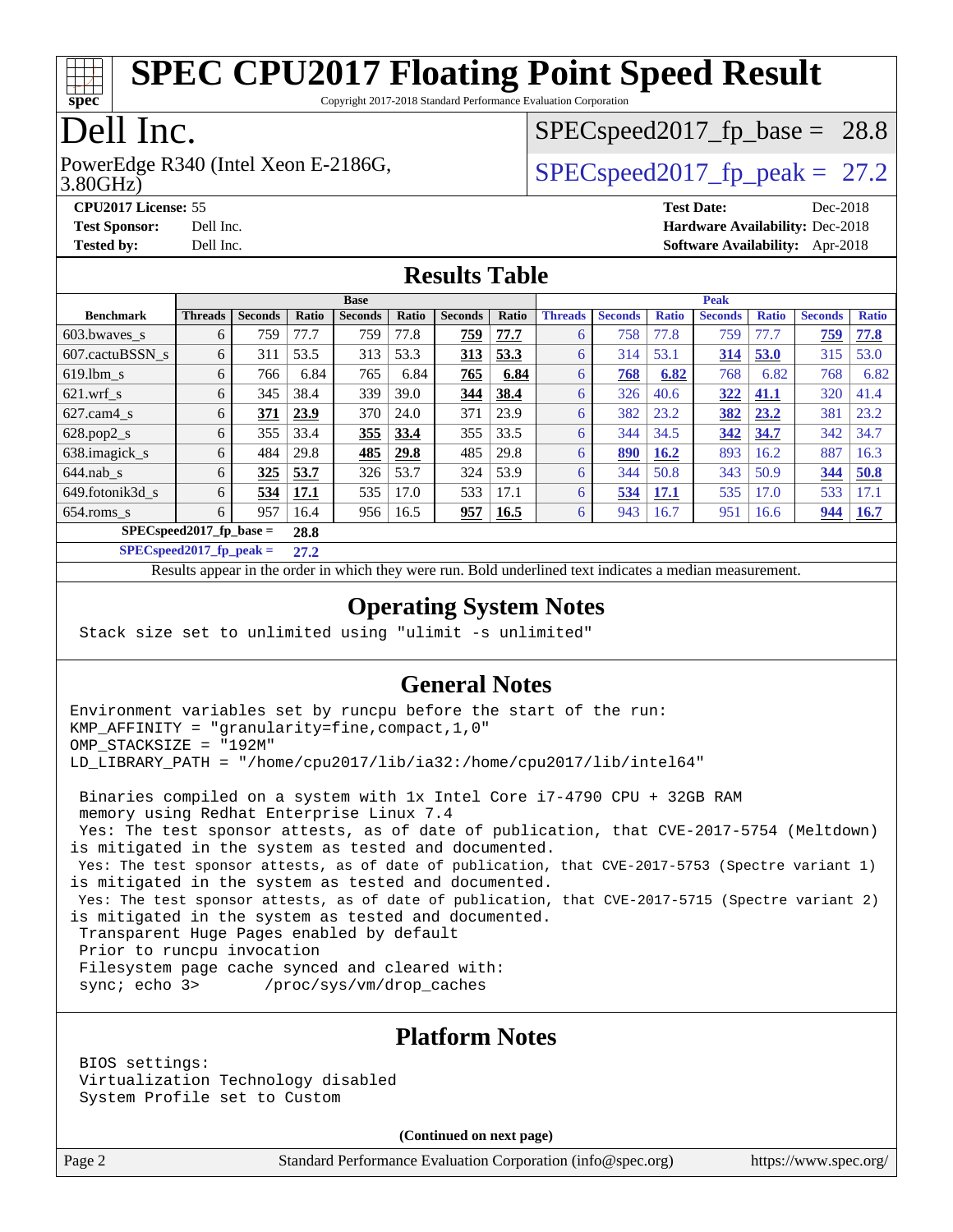

Copyright 2017-2018 Standard Performance Evaluation Corporation

# Dell Inc.

3.80GHz) PowerEdge R340 (Intel Xeon E-2186G,  $\text{SPEC speed2017\_fp\_peak} = 27.2$ 

[SPECspeed2017\\_fp\\_base =](http://www.spec.org/auto/cpu2017/Docs/result-fields.html#SPECspeed2017fpbase) 28.8

**[CPU2017 License:](http://www.spec.org/auto/cpu2017/Docs/result-fields.html#CPU2017License)** 55 **[Test Date:](http://www.spec.org/auto/cpu2017/Docs/result-fields.html#TestDate)** Dec-2018 **[Test Sponsor:](http://www.spec.org/auto/cpu2017/Docs/result-fields.html#TestSponsor)** Dell Inc. **[Hardware Availability:](http://www.spec.org/auto/cpu2017/Docs/result-fields.html#HardwareAvailability)** Dec-2018 **[Tested by:](http://www.spec.org/auto/cpu2017/Docs/result-fields.html#Testedby)** Dell Inc. **[Software Availability:](http://www.spec.org/auto/cpu2017/Docs/result-fields.html#SoftwareAvailability)** Apr-2018

### **[Platform Notes \(Continued\)](http://www.spec.org/auto/cpu2017/Docs/result-fields.html#PlatformNotes)**

|                          | Page 3                                                                                  | Standard Performance Evaluation Corporation (info@spec.org)                        | https://www.spec.org/ |  |  |
|--------------------------|-----------------------------------------------------------------------------------------|------------------------------------------------------------------------------------|-----------------------|--|--|
| (Continued on next page) |                                                                                         |                                                                                    |                       |  |  |
|                          | Virtualization:                                                                         | $VT - x$                                                                           |                       |  |  |
|                          | BogoMIPS:                                                                               | 7583.97                                                                            |                       |  |  |
|                          | CPU min MHz:                                                                            | 800.0000                                                                           |                       |  |  |
|                          | CPU max MHz:                                                                            | 4700.0000                                                                          |                       |  |  |
|                          | Stepping:<br>CPU MHz:                                                                   | 10<br>4542.977                                                                     |                       |  |  |
|                          | Model name:                                                                             | $Intel(R) Xeon(R) E-2186G CPU @ 3.80GHz$                                           |                       |  |  |
|                          | Model:                                                                                  | 158                                                                                |                       |  |  |
|                          | CPU family:                                                                             | 6                                                                                  |                       |  |  |
|                          | Vendor ID:                                                                              | GenuineIntel                                                                       |                       |  |  |
|                          | NUMA node(s):                                                                           | $\mathbf{1}$                                                                       |                       |  |  |
|                          | Socket(s):                                                                              | $\mathbf{1}$                                                                       |                       |  |  |
|                          | $Core(s)$ per socket:                                                                   | 6                                                                                  |                       |  |  |
|                          | Thread(s) per core:                                                                     | 2                                                                                  |                       |  |  |
|                          | On-line $CPU(s)$ list:                                                                  | $0 - 11$                                                                           |                       |  |  |
|                          | CPU(s):                                                                                 | 12                                                                                 |                       |  |  |
|                          | Byte Order:                                                                             | Little Endian                                                                      |                       |  |  |
|                          | $CPU$ op-mode(s):                                                                       | 32-bit, 64-bit                                                                     |                       |  |  |
|                          | From 1scpu:<br>Architecture:                                                            | $x86\_64$                                                                          |                       |  |  |
|                          |                                                                                         |                                                                                    |                       |  |  |
|                          | cpu cores $: 6$<br>siblings : 12<br>physical 0: cores 0 1 2 3 4 5                       |                                                                                    |                       |  |  |
|                          |                                                                                         | excerpts from /proc/cpuinfo might not be reliable. Use with caution.)              |                       |  |  |
|                          |                                                                                         | cores, siblings (Caution: counting these is hw and system dependent. The following |                       |  |  |
|                          | 12 "processors"                                                                         |                                                                                    |                       |  |  |
|                          | "physical id"s (chips)<br>ı.                                                            |                                                                                    |                       |  |  |
|                          |                                                                                         | model name : Intel(R) Xeon(R) E-2186G CPU @ 3.80GHz                                |                       |  |  |
|                          | From /proc/cpuinfo                                                                      |                                                                                    |                       |  |  |
|                          |                                                                                         | https://www.spec.org/cpu2017/Docs/config.html#sysinfo                              |                       |  |  |
|                          | For more information on this section, see                                               |                                                                                    |                       |  |  |
|                          |                                                                                         | SUT (System Under Test) info as seen by some common utilities.                     |                       |  |  |
|                          |                                                                                         |                                                                                    |                       |  |  |
|                          | running on linux-bx7m Thu Dec 6 12:59:34 2018                                           |                                                                                    |                       |  |  |
|                          |                                                                                         | Rev: r5974 of 2018-05-19 9bcde8f2999c33d61f64985e45859ea9                          |                       |  |  |
|                          | PCI ASPM L1 Link Power Management disabled<br>Sysinfo program /home/cpu2017/bin/sysinfo |                                                                                    |                       |  |  |
|                          | CPU Interconnect Bus Link Power Management disabled                                     |                                                                                    |                       |  |  |
|                          | Logical Processor enabled                                                               |                                                                                    |                       |  |  |
|                          | Memory Patrol Scrub disabled                                                            |                                                                                    |                       |  |  |
|                          | Energy Efficiency Policy set to Performance                                             |                                                                                    |                       |  |  |
|                          | Uncore Frequency set to Dynamic                                                         |                                                                                    |                       |  |  |
|                          | C1E disabled                                                                            |                                                                                    |                       |  |  |
|                          | C States set to Autonomous                                                              |                                                                                    |                       |  |  |
|                          | CPU Performance set to Maximum Performance                                              |                                                                                    |                       |  |  |
|                          |                                                                                         |                                                                                    |                       |  |  |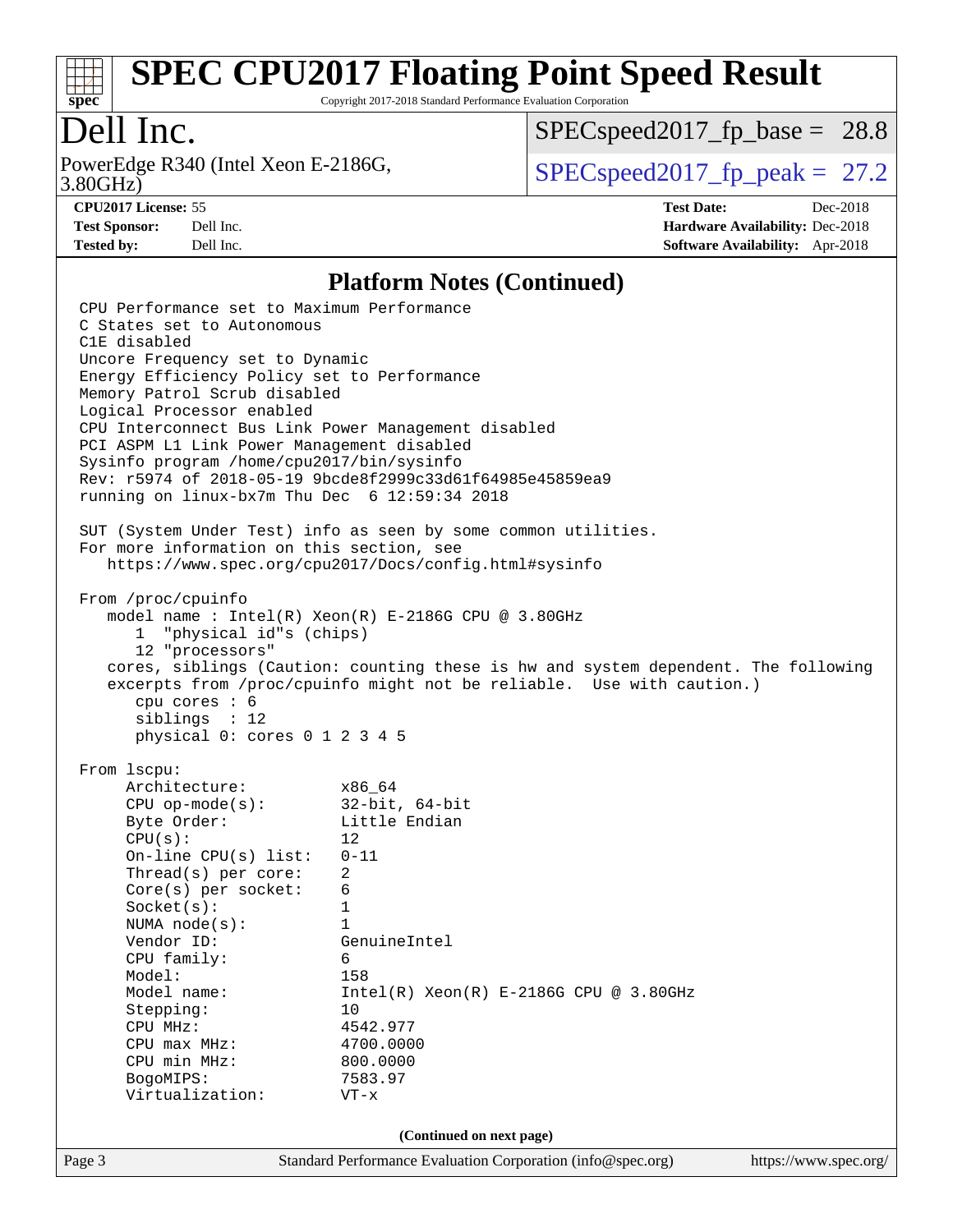

Copyright 2017-2018 Standard Performance Evaluation Corporation

# Dell Inc.

3.80GHz) PowerEdge R340 (Intel Xeon E-2186G,  $\vert$  [SPECspeed2017\\_fp\\_peak =](http://www.spec.org/auto/cpu2017/Docs/result-fields.html#SPECspeed2017fppeak) 27.2

 $SPECspeed2017<sub>fp</sub> base = 28.8$ 

#### **[CPU2017 License:](http://www.spec.org/auto/cpu2017/Docs/result-fields.html#CPU2017License)** 55 **[Test Date:](http://www.spec.org/auto/cpu2017/Docs/result-fields.html#TestDate)** Dec-2018

**[Test Sponsor:](http://www.spec.org/auto/cpu2017/Docs/result-fields.html#TestSponsor)** Dell Inc. **[Hardware Availability:](http://www.spec.org/auto/cpu2017/Docs/result-fields.html#HardwareAvailability)** Dec-2018 **[Tested by:](http://www.spec.org/auto/cpu2017/Docs/result-fields.html#Testedby)** Dell Inc. **[Software Availability:](http://www.spec.org/auto/cpu2017/Docs/result-fields.html#SoftwareAvailability)** Apr-2018

#### **[Platform Notes \(Continued\)](http://www.spec.org/auto/cpu2017/Docs/result-fields.html#PlatformNotes)**

 L1d cache: 32K L1i cache: 32K L2 cache: 256K L3 cache: 12288K NUMA node0 CPU(s): 0-11 Flags: fpu vme de pse tsc msr pae mce cx8 apic sep mtrr pge mca cmov pat pse36 clflush dts acpi mmx fxsr sse sse2 ss ht tm pbe syscall nx pdpe1gb rdtscp lm constant\_tsc art arch\_perfmon pebs bts rep\_good nopl xtopology nonstop\_tsc aperfmperf eagerfpu pni pclmulqdq dtes64 monitor ds\_cpl vmx smx est tm2 ssse3 sdbg fma cx16 xtpr pdcm pcid sse4\_1 sse4\_2 x2apic movbe popcnt tsc\_deadline\_timer aes xsave avx f16c rdrand lahf\_lm abm 3dnowprefetch ida arat epb invpcid\_single pln pts dtherm hwp hwp\_act\_window hwp\_epp intel\_pt rsb\_ctxsw spec\_ctrl stibp retpoline kaiser tpr\_shadow vnmi flexpriority ept vpid fsgsbase tsc\_adjust bmi1 hle avx2 smep bmi2 erms invpcid rtm mpx rdseed adx smap clflushopt xsaveopt xsavec xgetbv1 /proc/cpuinfo cache data cache size : 12288 KB From numactl --hardware WARNING: a numactl 'node' might or might not correspond to a physical chip. available: 1 nodes (0) node 0 cpus: 0 1 2 3 4 5 6 7 8 9 10 11 node 0 size: 64276 MB node 0 free: 55725 MB node distances: node 0 0: 10 From /proc/meminfo MemTotal: 65818632 kB HugePages\_Total: 0 Hugepagesize: 2048 kB /usr/bin/lsb\_release -d SUSE Linux Enterprise Server 12 SP3 From /etc/\*release\* /etc/\*version\* SuSE-release: SUSE Linux Enterprise Server 12 (x86\_64) VERSION = 12 PATCHLEVEL = 3 # This file is deprecated and will be removed in a future service pack or release. # Please check /etc/os-release for details about this release. os-release: NAME="SLES" VERSION="12-SP3" VERSION\_ID="12.3" **(Continued on next page)**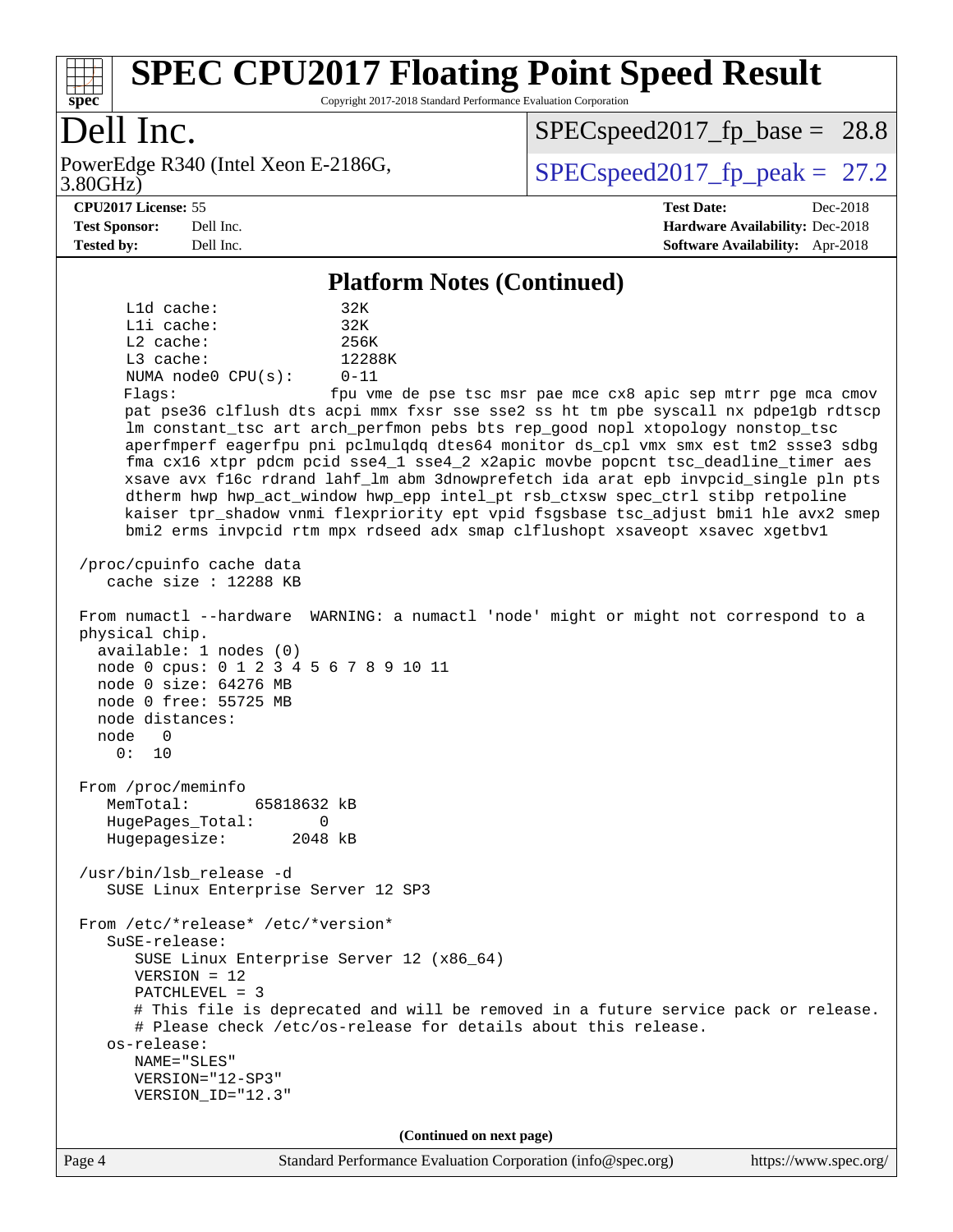

Copyright 2017-2018 Standard Performance Evaluation Corporation

### Dell Inc.

3.80GHz) PowerEdge R340 (Intel Xeon E-2186G,  $\vert$  [SPECspeed2017\\_fp\\_peak =](http://www.spec.org/auto/cpu2017/Docs/result-fields.html#SPECspeed2017fppeak) 27.2

 $SPECspeed2017_fp\_base = 28.8$ 

**[CPU2017 License:](http://www.spec.org/auto/cpu2017/Docs/result-fields.html#CPU2017License)** 55 **[Test Date:](http://www.spec.org/auto/cpu2017/Docs/result-fields.html#TestDate)** Dec-2018 **[Test Sponsor:](http://www.spec.org/auto/cpu2017/Docs/result-fields.html#TestSponsor)** Dell Inc. **[Hardware Availability:](http://www.spec.org/auto/cpu2017/Docs/result-fields.html#HardwareAvailability)** Dec-2018 **[Tested by:](http://www.spec.org/auto/cpu2017/Docs/result-fields.html#Testedby)** Dell Inc. **[Software Availability:](http://www.spec.org/auto/cpu2017/Docs/result-fields.html#SoftwareAvailability)** Apr-2018

#### **[Platform Notes \(Continued\)](http://www.spec.org/auto/cpu2017/Docs/result-fields.html#PlatformNotes)**

PRETTY NAME="SUSE Linux Enterprise Server 12 SP3" ID="sles" ANSI\_COLOR="0;32" CPE\_NAME="cpe:/o:suse:sles:12:sp3" uname -a: Linux linux-bx7m 4.4.126-94.22-default #1 SMP Wed Apr 11 07:45:03 UTC 2018 (9649989) x86\_64 x86\_64 x86\_64 GNU/Linux Kernel self-reported vulnerability status: CVE-2017-5754 (Meltdown): Mitigation: PTI CVE-2017-5753 (Spectre variant 1): Mitigation: \_\_user pointer sanitization CVE-2017-5715 (Spectre variant 2): Mitigation: IBRS+IBPB run-level 3 Dec 6 08:32 last=5 SPEC is set to: /home/cpu2017 Filesystem Type Size Used Avail Use% Mounted on /dev/sda2 xfs 300G 22G 279G 8% / Additional information from dmidecode follows. WARNING: Use caution when you interpret this section. The 'dmidecode' program reads system data which is "intended to allow hardware to be accurately determined", but the intent may not be met, as there are frequent changes to hardware, firmware, and the "DMTF SMBIOS" standard. BIOS Dell Inc. 1.0.1 10/19/2018 Memory: 3x 00AD00000A02 HMA82GU7CJR8N-VK 16 GB 2 rank 2666 1x 00AD00000A07 HMA82GU7CJR8N-VK 16 GB 2 rank 2666 (End of data from sysinfo program) **[Compiler Version Notes](http://www.spec.org/auto/cpu2017/Docs/result-fields.html#CompilerVersionNotes)** ============================================================================== CC 619.lbm\_s(base) 638.imagick\_s(base) 644.nab\_s(base) ----------------------------------------------------------------------------- icc (ICC) 18.0.2 20180210 Copyright (C) 1985-2018 Intel Corporation. All rights reserved. ------------------------------------------------------------------------------ ============================================================================== CC 619.lbm\_s(peak) 638.imagick\_s(peak) 644.nab\_s(peak) ----------------------------------------------------------------------------- icc (ICC) 18.0.2 20180210 Copyright (C) 1985-2018 Intel Corporation. All rights reserved.

**(Continued on next page)**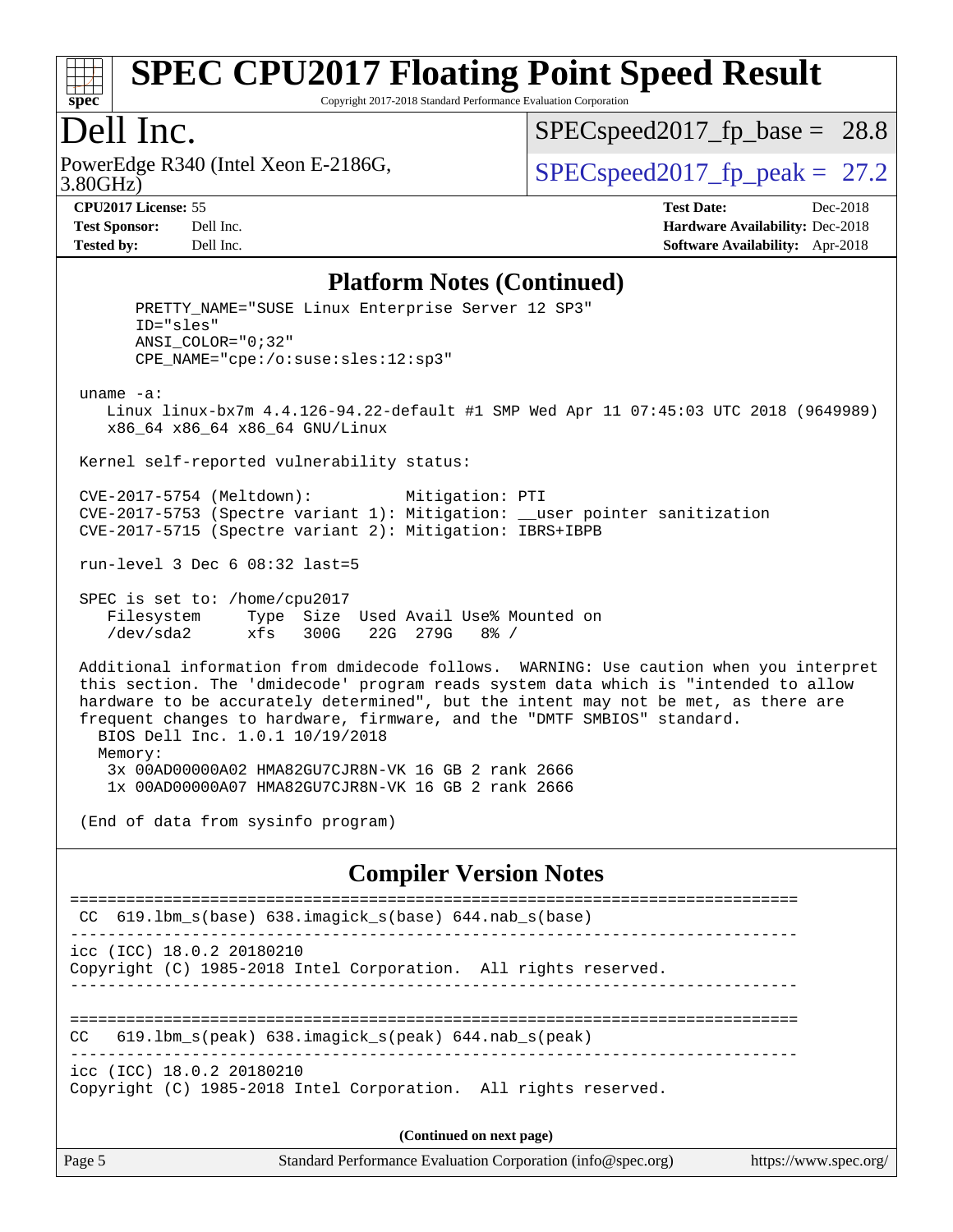| S<br>U<br>۱c<br>L. |  |  |  |  |  |
|--------------------|--|--|--|--|--|

Copyright 2017-2018 Standard Performance Evaluation Corporation

# Dell Inc.

PowerEdge R340 (Intel Xeon E-2186G, 3.80GHz)

[SPECspeed2017\\_fp\\_base =](http://www.spec.org/auto/cpu2017/Docs/result-fields.html#SPECspeed2017fpbase) 28.8

 $SPECspeed2017_fp\_peak = 27.2$ 

| <b>CPU2017 License: 55</b>    |                   |
|-------------------------------|-------------------|
| $\mathbf{m}$ and $\mathbf{m}$ | $\mathbf{\Gamma}$ |

**[CPU2017 License:](http://www.spec.org/auto/cpu2017/Docs/result-fields.html#CPU2017License)** 55 **[Test Date:](http://www.spec.org/auto/cpu2017/Docs/result-fields.html#TestDate)** Dec-2018 **[Test Sponsor:](http://www.spec.org/auto/cpu2017/Docs/result-fields.html#TestSponsor)** Dell Inc. **[Hardware Availability:](http://www.spec.org/auto/cpu2017/Docs/result-fields.html#HardwareAvailability)** Dec-2018 **[Tested by:](http://www.spec.org/auto/cpu2017/Docs/result-fields.html#Testedby)** Dell Inc. **[Software Availability:](http://www.spec.org/auto/cpu2017/Docs/result-fields.html#SoftwareAvailability)** Apr-2018

### **[Compiler Version Notes \(Continued\)](http://www.spec.org/auto/cpu2017/Docs/result-fields.html#CompilerVersionNotes)**

| 607.cactuBSSN_s(base)<br>FC                                                                                                                                         |                                                           |                                                                 |
|---------------------------------------------------------------------------------------------------------------------------------------------------------------------|-----------------------------------------------------------|-----------------------------------------------------------------|
| icpc (ICC) 18.0.2 20180210<br>Copyright (C) 1985-2018 Intel Corporation. All rights reserved.<br>icc (ICC) 18.0.2 20180210                                          |                                                           |                                                                 |
| Copyright (C) 1985-2018 Intel Corporation. All rights reserved.<br>ifort (IFORT) 18.0.2 20180210<br>Copyright (C) 1985-2018 Intel Corporation. All rights reserved. |                                                           |                                                                 |
|                                                                                                                                                                     |                                                           |                                                                 |
| FC 607.cactuBSSN_s(peak)                                                                                                                                            |                                                           | ============================                                    |
| icpc (ICC) 18.0.2 20180210<br>Copyright (C) 1985-2018 Intel Corporation. All rights reserved.<br>icc (ICC) 18.0.2 20180210                                          |                                                           |                                                                 |
| Copyright (C) 1985-2018 Intel Corporation. All rights reserved.<br>ifort (IFORT) 18.0.2 20180210                                                                    |                                                           |                                                                 |
| Copyright (C) 1985-2018 Intel Corporation. All rights reserved.                                                                                                     |                                                           |                                                                 |
| FC 603.bwaves_s(base) 649.fotonik3d_s(base) 654.roms_s(base)                                                                                                        |                                                           |                                                                 |
| ifort (IFORT) 18.0.2 20180210<br>Copyright (C) 1985-2018 Intel Corporation. All rights reserved.                                                                    |                                                           |                                                                 |
| FC.                                                                                                                                                                 | 603.bwaves_s(peak) 649.fotonik3d_s(peak) 654.roms_s(peak) |                                                                 |
| ifort (IFORT) 18.0.2 20180210<br>Copyright (C) 1985-2018 Intel Corporation. All rights reserved.                                                                    |                                                           |                                                                 |
| CC.                                                                                                                                                                 | $621.wrf_s(base)$ $627.cam4_s(base)$ $628.pop2_s(base)$   |                                                                 |
| ifort (IFORT) 18.0.2 20180210<br>Copyright (C) 1985-2018 Intel Corporation. All rights reserved.<br>icc (ICC) 18.0.2 20180210                                       |                                                           |                                                                 |
|                                                                                                                                                                     |                                                           | Copyright (C) 1985-2018 Intel Corporation. All rights reserved. |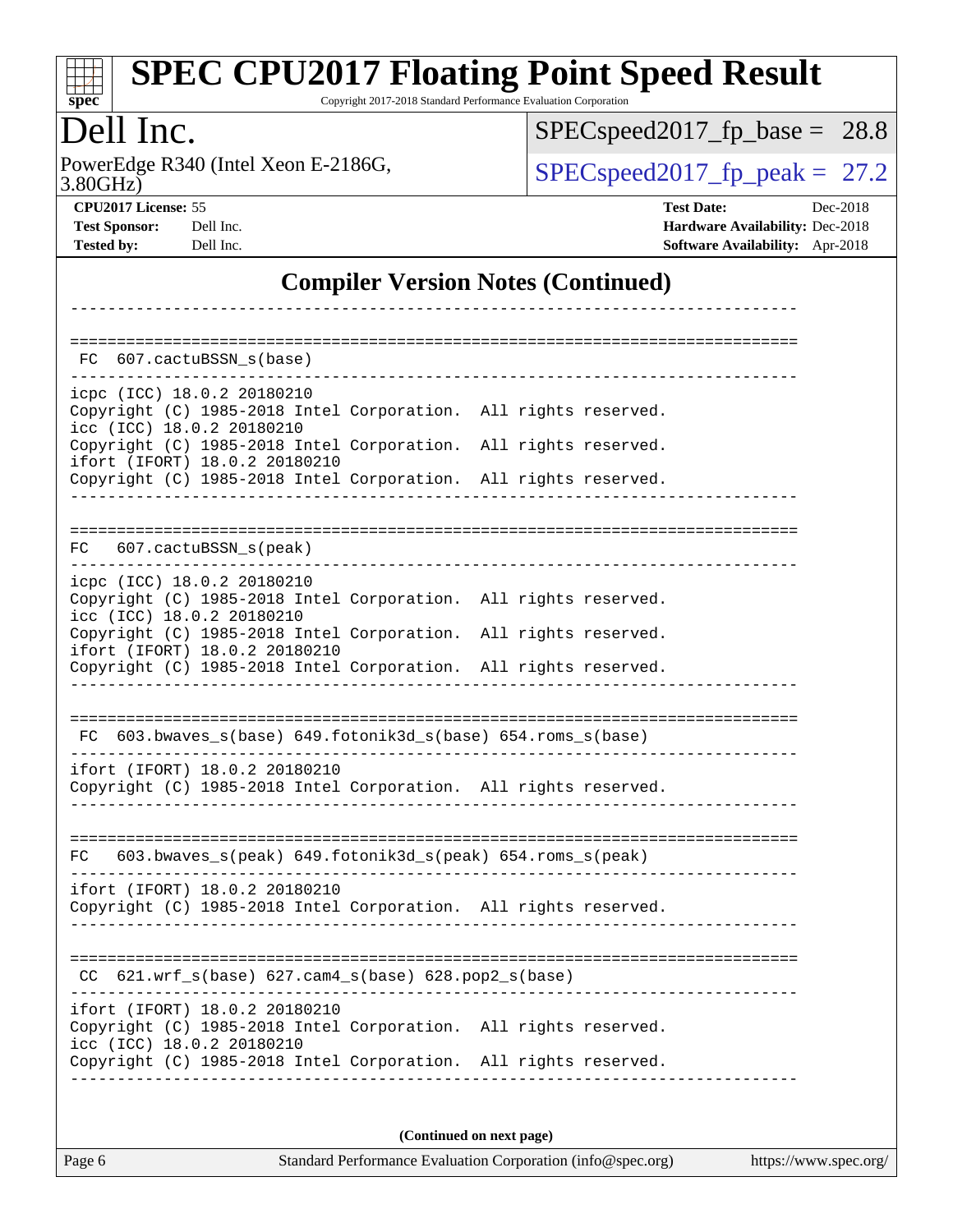

Copyright 2017-2018 Standard Performance Evaluation Corporation

## Dell Inc.

3.80GHz) PowerEdge R340 (Intel Xeon E-2186G,  $\vert$  [SPECspeed2017\\_fp\\_peak =](http://www.spec.org/auto/cpu2017/Docs/result-fields.html#SPECspeed2017fppeak) 27.2

 $SPECspeed2017<sub>fp</sub> base = 28.8$ 

**[CPU2017 License:](http://www.spec.org/auto/cpu2017/Docs/result-fields.html#CPU2017License)** 55 **[Test Date:](http://www.spec.org/auto/cpu2017/Docs/result-fields.html#TestDate)** Dec-2018 **[Test Sponsor:](http://www.spec.org/auto/cpu2017/Docs/result-fields.html#TestSponsor)** Dell Inc. **[Hardware Availability:](http://www.spec.org/auto/cpu2017/Docs/result-fields.html#HardwareAvailability)** Dec-2018 **[Tested by:](http://www.spec.org/auto/cpu2017/Docs/result-fields.html#Testedby)** Dell Inc. **[Software Availability:](http://www.spec.org/auto/cpu2017/Docs/result-fields.html#SoftwareAvailability)** Apr-2018

### **[Compiler Version Notes \(Continued\)](http://www.spec.org/auto/cpu2017/Docs/result-fields.html#CompilerVersionNotes)**

============================================================================== CC 621.wrf\_s(peak) 627.cam4\_s(peak) 628.pop2\_s(peak) ----------------------------------------------------------------------------- ifort (IFORT) 18.0.2 20180210 Copyright (C) 1985-2018 Intel Corporation. All rights reserved. icc (ICC) 18.0.2 20180210 Copyright (C) 1985-2018 Intel Corporation. All rights reserved. ------------------------------------------------------------------------------

### **[Base Compiler Invocation](http://www.spec.org/auto/cpu2017/Docs/result-fields.html#BaseCompilerInvocation)**

[C benchmarks](http://www.spec.org/auto/cpu2017/Docs/result-fields.html#Cbenchmarks): [icc -m64 -std=c11](http://www.spec.org/cpu2017/results/res2018q4/cpu2017-20181210-10223.flags.html#user_CCbase_intel_icc_64bit_c11_33ee0cdaae7deeeab2a9725423ba97205ce30f63b9926c2519791662299b76a0318f32ddfffdc46587804de3178b4f9328c46fa7c2b0cd779d7a61945c91cd35)

[Fortran benchmarks](http://www.spec.org/auto/cpu2017/Docs/result-fields.html#Fortranbenchmarks): [ifort -m64](http://www.spec.org/cpu2017/results/res2018q4/cpu2017-20181210-10223.flags.html#user_FCbase_intel_ifort_64bit_24f2bb282fbaeffd6157abe4f878425411749daecae9a33200eee2bee2fe76f3b89351d69a8130dd5949958ce389cf37ff59a95e7a40d588e8d3a57e0c3fd751)

[Benchmarks using both Fortran and C](http://www.spec.org/auto/cpu2017/Docs/result-fields.html#BenchmarksusingbothFortranandC): [ifort -m64](http://www.spec.org/cpu2017/results/res2018q4/cpu2017-20181210-10223.flags.html#user_CC_FCbase_intel_ifort_64bit_24f2bb282fbaeffd6157abe4f878425411749daecae9a33200eee2bee2fe76f3b89351d69a8130dd5949958ce389cf37ff59a95e7a40d588e8d3a57e0c3fd751) [icc -m64 -std=c11](http://www.spec.org/cpu2017/results/res2018q4/cpu2017-20181210-10223.flags.html#user_CC_FCbase_intel_icc_64bit_c11_33ee0cdaae7deeeab2a9725423ba97205ce30f63b9926c2519791662299b76a0318f32ddfffdc46587804de3178b4f9328c46fa7c2b0cd779d7a61945c91cd35)

[Benchmarks using Fortran, C, and C++:](http://www.spec.org/auto/cpu2017/Docs/result-fields.html#BenchmarksusingFortranCandCXX) [icpc -m64](http://www.spec.org/cpu2017/results/res2018q4/cpu2017-20181210-10223.flags.html#user_CC_CXX_FCbase_intel_icpc_64bit_4ecb2543ae3f1412ef961e0650ca070fec7b7afdcd6ed48761b84423119d1bf6bdf5cad15b44d48e7256388bc77273b966e5eb805aefd121eb22e9299b2ec9d9) [icc -m64 -std=c11](http://www.spec.org/cpu2017/results/res2018q4/cpu2017-20181210-10223.flags.html#user_CC_CXX_FCbase_intel_icc_64bit_c11_33ee0cdaae7deeeab2a9725423ba97205ce30f63b9926c2519791662299b76a0318f32ddfffdc46587804de3178b4f9328c46fa7c2b0cd779d7a61945c91cd35) [ifort -m64](http://www.spec.org/cpu2017/results/res2018q4/cpu2017-20181210-10223.flags.html#user_CC_CXX_FCbase_intel_ifort_64bit_24f2bb282fbaeffd6157abe4f878425411749daecae9a33200eee2bee2fe76f3b89351d69a8130dd5949958ce389cf37ff59a95e7a40d588e8d3a57e0c3fd751)

# **[Base Portability Flags](http://www.spec.org/auto/cpu2017/Docs/result-fields.html#BasePortabilityFlags)**

 603.bwaves\_s: [-DSPEC\\_LP64](http://www.spec.org/cpu2017/results/res2018q4/cpu2017-20181210-10223.flags.html#suite_basePORTABILITY603_bwaves_s_DSPEC_LP64) 607.cactuBSSN\_s: [-DSPEC\\_LP64](http://www.spec.org/cpu2017/results/res2018q4/cpu2017-20181210-10223.flags.html#suite_basePORTABILITY607_cactuBSSN_s_DSPEC_LP64) 619.lbm\_s: [-DSPEC\\_LP64](http://www.spec.org/cpu2017/results/res2018q4/cpu2017-20181210-10223.flags.html#suite_basePORTABILITY619_lbm_s_DSPEC_LP64) 621.wrf\_s: [-DSPEC\\_LP64](http://www.spec.org/cpu2017/results/res2018q4/cpu2017-20181210-10223.flags.html#suite_basePORTABILITY621_wrf_s_DSPEC_LP64) [-DSPEC\\_CASE\\_FLAG](http://www.spec.org/cpu2017/results/res2018q4/cpu2017-20181210-10223.flags.html#b621.wrf_s_baseCPORTABILITY_DSPEC_CASE_FLAG) [-convert big\\_endian](http://www.spec.org/cpu2017/results/res2018q4/cpu2017-20181210-10223.flags.html#user_baseFPORTABILITY621_wrf_s_convert_big_endian_c3194028bc08c63ac5d04de18c48ce6d347e4e562e8892b8bdbdc0214820426deb8554edfa529a3fb25a586e65a3d812c835984020483e7e73212c4d31a38223) 627.cam4\_s: [-DSPEC\\_LP64](http://www.spec.org/cpu2017/results/res2018q4/cpu2017-20181210-10223.flags.html#suite_basePORTABILITY627_cam4_s_DSPEC_LP64) [-DSPEC\\_CASE\\_FLAG](http://www.spec.org/cpu2017/results/res2018q4/cpu2017-20181210-10223.flags.html#b627.cam4_s_baseCPORTABILITY_DSPEC_CASE_FLAG) 628.pop2\_s: [-DSPEC\\_LP64](http://www.spec.org/cpu2017/results/res2018q4/cpu2017-20181210-10223.flags.html#suite_basePORTABILITY628_pop2_s_DSPEC_LP64) [-DSPEC\\_CASE\\_FLAG](http://www.spec.org/cpu2017/results/res2018q4/cpu2017-20181210-10223.flags.html#b628.pop2_s_baseCPORTABILITY_DSPEC_CASE_FLAG) [-convert big\\_endian](http://www.spec.org/cpu2017/results/res2018q4/cpu2017-20181210-10223.flags.html#user_baseFPORTABILITY628_pop2_s_convert_big_endian_c3194028bc08c63ac5d04de18c48ce6d347e4e562e8892b8bdbdc0214820426deb8554edfa529a3fb25a586e65a3d812c835984020483e7e73212c4d31a38223) [-assume byterecl](http://www.spec.org/cpu2017/results/res2018q4/cpu2017-20181210-10223.flags.html#user_baseFPORTABILITY628_pop2_s_assume_byterecl_7e47d18b9513cf18525430bbf0f2177aa9bf368bc7a059c09b2c06a34b53bd3447c950d3f8d6c70e3faf3a05c8557d66a5798b567902e8849adc142926523472) 638.imagick\_s: [-DSPEC\\_LP64](http://www.spec.org/cpu2017/results/res2018q4/cpu2017-20181210-10223.flags.html#suite_basePORTABILITY638_imagick_s_DSPEC_LP64) 644.nab\_s: [-DSPEC\\_LP64](http://www.spec.org/cpu2017/results/res2018q4/cpu2017-20181210-10223.flags.html#suite_basePORTABILITY644_nab_s_DSPEC_LP64) 649.fotonik3d\_s: [-DSPEC\\_LP64](http://www.spec.org/cpu2017/results/res2018q4/cpu2017-20181210-10223.flags.html#suite_basePORTABILITY649_fotonik3d_s_DSPEC_LP64) 654.roms\_s: [-DSPEC\\_LP64](http://www.spec.org/cpu2017/results/res2018q4/cpu2017-20181210-10223.flags.html#suite_basePORTABILITY654_roms_s_DSPEC_LP64)

# **[Base Optimization Flags](http://www.spec.org/auto/cpu2017/Docs/result-fields.html#BaseOptimizationFlags)**

[C benchmarks](http://www.spec.org/auto/cpu2017/Docs/result-fields.html#Cbenchmarks):

[-xCORE-AVX2](http://www.spec.org/cpu2017/results/res2018q4/cpu2017-20181210-10223.flags.html#user_CCbase_f-xCORE-AVX2) [-ipo](http://www.spec.org/cpu2017/results/res2018q4/cpu2017-20181210-10223.flags.html#user_CCbase_f-ipo) [-O3](http://www.spec.org/cpu2017/results/res2018q4/cpu2017-20181210-10223.flags.html#user_CCbase_f-O3) [-no-prec-div](http://www.spec.org/cpu2017/results/res2018q4/cpu2017-20181210-10223.flags.html#user_CCbase_f-no-prec-div) [-qopt-prefetch](http://www.spec.org/cpu2017/results/res2018q4/cpu2017-20181210-10223.flags.html#user_CCbase_f-qopt-prefetch) [-ffinite-math-only](http://www.spec.org/cpu2017/results/res2018q4/cpu2017-20181210-10223.flags.html#user_CCbase_f_finite_math_only_cb91587bd2077682c4b38af759c288ed7c732db004271a9512da14a4f8007909a5f1427ecbf1a0fb78ff2a814402c6114ac565ca162485bbcae155b5e4258871)

**(Continued on next page)**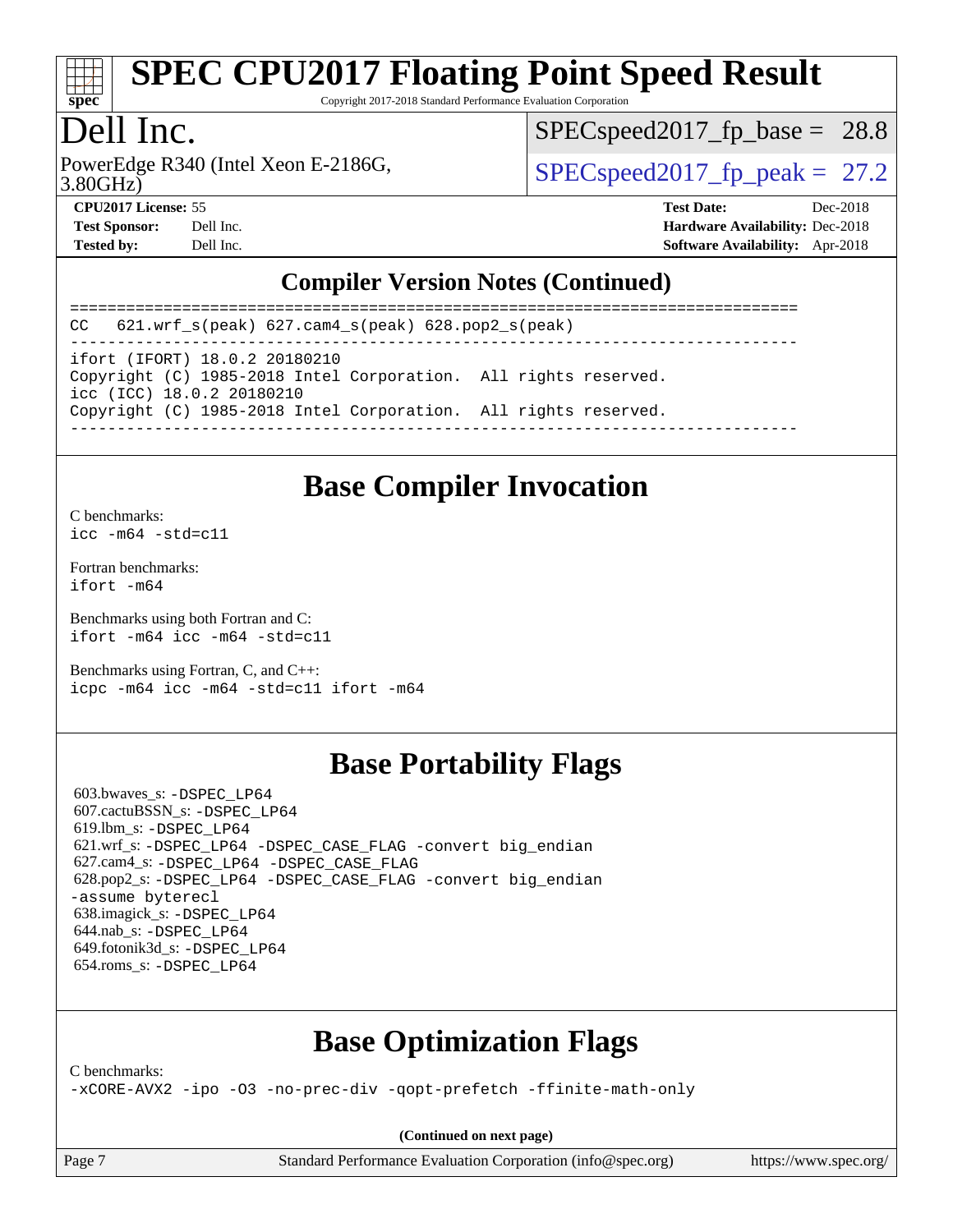

Copyright 2017-2018 Standard Performance Evaluation Corporation

# Dell Inc.

3.80GHz) PowerEdge R340 (Intel Xeon E-2186G,  $\vert$  [SPECspeed2017\\_fp\\_peak =](http://www.spec.org/auto/cpu2017/Docs/result-fields.html#SPECspeed2017fppeak) 27.2

 $SPECspeed2017<sub>fp</sub> base = 28.8$ 

**[CPU2017 License:](http://www.spec.org/auto/cpu2017/Docs/result-fields.html#CPU2017License)** 55 **[Test Date:](http://www.spec.org/auto/cpu2017/Docs/result-fields.html#TestDate)** Dec-2018 **[Test Sponsor:](http://www.spec.org/auto/cpu2017/Docs/result-fields.html#TestSponsor)** Dell Inc. **[Hardware Availability:](http://www.spec.org/auto/cpu2017/Docs/result-fields.html#HardwareAvailability)** Dec-2018 **[Tested by:](http://www.spec.org/auto/cpu2017/Docs/result-fields.html#Testedby)** Dell Inc. **[Software Availability:](http://www.spec.org/auto/cpu2017/Docs/result-fields.html#SoftwareAvailability)** Apr-2018

# **[Base Optimization Flags \(Continued\)](http://www.spec.org/auto/cpu2017/Docs/result-fields.html#BaseOptimizationFlags)**

[C benchmarks](http://www.spec.org/auto/cpu2017/Docs/result-fields.html#Cbenchmarks) (continued):

[-qopt-mem-layout-trans=3](http://www.spec.org/cpu2017/results/res2018q4/cpu2017-20181210-10223.flags.html#user_CCbase_f-qopt-mem-layout-trans_de80db37974c74b1f0e20d883f0b675c88c3b01e9d123adea9b28688d64333345fb62bc4a798493513fdb68f60282f9a726aa07f478b2f7113531aecce732043) [-qopenmp](http://www.spec.org/cpu2017/results/res2018q4/cpu2017-20181210-10223.flags.html#user_CCbase_qopenmp_16be0c44f24f464004c6784a7acb94aca937f053568ce72f94b139a11c7c168634a55f6653758ddd83bcf7b8463e8028bb0b48b77bcddc6b78d5d95bb1df2967) [-DSPEC\\_OPENMP](http://www.spec.org/cpu2017/results/res2018q4/cpu2017-20181210-10223.flags.html#suite_CCbase_DSPEC_OPENMP)

[Fortran benchmarks](http://www.spec.org/auto/cpu2017/Docs/result-fields.html#Fortranbenchmarks):

[-DSPEC\\_OPENMP](http://www.spec.org/cpu2017/results/res2018q4/cpu2017-20181210-10223.flags.html#suite_FCbase_DSPEC_OPENMP) [-xCORE-AVX2](http://www.spec.org/cpu2017/results/res2018q4/cpu2017-20181210-10223.flags.html#user_FCbase_f-xCORE-AVX2) [-ipo](http://www.spec.org/cpu2017/results/res2018q4/cpu2017-20181210-10223.flags.html#user_FCbase_f-ipo) [-O3](http://www.spec.org/cpu2017/results/res2018q4/cpu2017-20181210-10223.flags.html#user_FCbase_f-O3) [-no-prec-div](http://www.spec.org/cpu2017/results/res2018q4/cpu2017-20181210-10223.flags.html#user_FCbase_f-no-prec-div) [-qopt-prefetch](http://www.spec.org/cpu2017/results/res2018q4/cpu2017-20181210-10223.flags.html#user_FCbase_f-qopt-prefetch) [-ffinite-math-only](http://www.spec.org/cpu2017/results/res2018q4/cpu2017-20181210-10223.flags.html#user_FCbase_f_finite_math_only_cb91587bd2077682c4b38af759c288ed7c732db004271a9512da14a4f8007909a5f1427ecbf1a0fb78ff2a814402c6114ac565ca162485bbcae155b5e4258871) [-qopt-mem-layout-trans=3](http://www.spec.org/cpu2017/results/res2018q4/cpu2017-20181210-10223.flags.html#user_FCbase_f-qopt-mem-layout-trans_de80db37974c74b1f0e20d883f0b675c88c3b01e9d123adea9b28688d64333345fb62bc4a798493513fdb68f60282f9a726aa07f478b2f7113531aecce732043) [-qopenmp](http://www.spec.org/cpu2017/results/res2018q4/cpu2017-20181210-10223.flags.html#user_FCbase_qopenmp_16be0c44f24f464004c6784a7acb94aca937f053568ce72f94b139a11c7c168634a55f6653758ddd83bcf7b8463e8028bb0b48b77bcddc6b78d5d95bb1df2967) [-nostandard-realloc-lhs](http://www.spec.org/cpu2017/results/res2018q4/cpu2017-20181210-10223.flags.html#user_FCbase_f_2003_std_realloc_82b4557e90729c0f113870c07e44d33d6f5a304b4f63d4c15d2d0f1fab99f5daaed73bdb9275d9ae411527f28b936061aa8b9c8f2d63842963b95c9dd6426b8a)

[Benchmarks using both Fortran and C](http://www.spec.org/auto/cpu2017/Docs/result-fields.html#BenchmarksusingbothFortranandC):

[-xCORE-AVX2](http://www.spec.org/cpu2017/results/res2018q4/cpu2017-20181210-10223.flags.html#user_CC_FCbase_f-xCORE-AVX2) [-ipo](http://www.spec.org/cpu2017/results/res2018q4/cpu2017-20181210-10223.flags.html#user_CC_FCbase_f-ipo) [-O3](http://www.spec.org/cpu2017/results/res2018q4/cpu2017-20181210-10223.flags.html#user_CC_FCbase_f-O3) [-no-prec-div](http://www.spec.org/cpu2017/results/res2018q4/cpu2017-20181210-10223.flags.html#user_CC_FCbase_f-no-prec-div) [-qopt-prefetch](http://www.spec.org/cpu2017/results/res2018q4/cpu2017-20181210-10223.flags.html#user_CC_FCbase_f-qopt-prefetch) [-ffinite-math-only](http://www.spec.org/cpu2017/results/res2018q4/cpu2017-20181210-10223.flags.html#user_CC_FCbase_f_finite_math_only_cb91587bd2077682c4b38af759c288ed7c732db004271a9512da14a4f8007909a5f1427ecbf1a0fb78ff2a814402c6114ac565ca162485bbcae155b5e4258871) [-qopt-mem-layout-trans=3](http://www.spec.org/cpu2017/results/res2018q4/cpu2017-20181210-10223.flags.html#user_CC_FCbase_f-qopt-mem-layout-trans_de80db37974c74b1f0e20d883f0b675c88c3b01e9d123adea9b28688d64333345fb62bc4a798493513fdb68f60282f9a726aa07f478b2f7113531aecce732043) [-qopenmp](http://www.spec.org/cpu2017/results/res2018q4/cpu2017-20181210-10223.flags.html#user_CC_FCbase_qopenmp_16be0c44f24f464004c6784a7acb94aca937f053568ce72f94b139a11c7c168634a55f6653758ddd83bcf7b8463e8028bb0b48b77bcddc6b78d5d95bb1df2967) [-DSPEC\\_OPENMP](http://www.spec.org/cpu2017/results/res2018q4/cpu2017-20181210-10223.flags.html#suite_CC_FCbase_DSPEC_OPENMP) [-nostandard-realloc-lhs](http://www.spec.org/cpu2017/results/res2018q4/cpu2017-20181210-10223.flags.html#user_CC_FCbase_f_2003_std_realloc_82b4557e90729c0f113870c07e44d33d6f5a304b4f63d4c15d2d0f1fab99f5daaed73bdb9275d9ae411527f28b936061aa8b9c8f2d63842963b95c9dd6426b8a)

[Benchmarks using Fortran, C, and C++:](http://www.spec.org/auto/cpu2017/Docs/result-fields.html#BenchmarksusingFortranCandCXX) [-xCORE-AVX2](http://www.spec.org/cpu2017/results/res2018q4/cpu2017-20181210-10223.flags.html#user_CC_CXX_FCbase_f-xCORE-AVX2) [-ipo](http://www.spec.org/cpu2017/results/res2018q4/cpu2017-20181210-10223.flags.html#user_CC_CXX_FCbase_f-ipo) [-O3](http://www.spec.org/cpu2017/results/res2018q4/cpu2017-20181210-10223.flags.html#user_CC_CXX_FCbase_f-O3) [-no-prec-div](http://www.spec.org/cpu2017/results/res2018q4/cpu2017-20181210-10223.flags.html#user_CC_CXX_FCbase_f-no-prec-div) [-qopt-prefetch](http://www.spec.org/cpu2017/results/res2018q4/cpu2017-20181210-10223.flags.html#user_CC_CXX_FCbase_f-qopt-prefetch) [-ffinite-math-only](http://www.spec.org/cpu2017/results/res2018q4/cpu2017-20181210-10223.flags.html#user_CC_CXX_FCbase_f_finite_math_only_cb91587bd2077682c4b38af759c288ed7c732db004271a9512da14a4f8007909a5f1427ecbf1a0fb78ff2a814402c6114ac565ca162485bbcae155b5e4258871) [-qopt-mem-layout-trans=3](http://www.spec.org/cpu2017/results/res2018q4/cpu2017-20181210-10223.flags.html#user_CC_CXX_FCbase_f-qopt-mem-layout-trans_de80db37974c74b1f0e20d883f0b675c88c3b01e9d123adea9b28688d64333345fb62bc4a798493513fdb68f60282f9a726aa07f478b2f7113531aecce732043) [-qopenmp](http://www.spec.org/cpu2017/results/res2018q4/cpu2017-20181210-10223.flags.html#user_CC_CXX_FCbase_qopenmp_16be0c44f24f464004c6784a7acb94aca937f053568ce72f94b139a11c7c168634a55f6653758ddd83bcf7b8463e8028bb0b48b77bcddc6b78d5d95bb1df2967) [-DSPEC\\_OPENMP](http://www.spec.org/cpu2017/results/res2018q4/cpu2017-20181210-10223.flags.html#suite_CC_CXX_FCbase_DSPEC_OPENMP) [-nostandard-realloc-lhs](http://www.spec.org/cpu2017/results/res2018q4/cpu2017-20181210-10223.flags.html#user_CC_CXX_FCbase_f_2003_std_realloc_82b4557e90729c0f113870c07e44d33d6f5a304b4f63d4c15d2d0f1fab99f5daaed73bdb9275d9ae411527f28b936061aa8b9c8f2d63842963b95c9dd6426b8a)

# **[Peak Compiler Invocation](http://www.spec.org/auto/cpu2017/Docs/result-fields.html#PeakCompilerInvocation)**

[C benchmarks](http://www.spec.org/auto/cpu2017/Docs/result-fields.html#Cbenchmarks): [icc -m64 -std=c11](http://www.spec.org/cpu2017/results/res2018q4/cpu2017-20181210-10223.flags.html#user_CCpeak_intel_icc_64bit_c11_33ee0cdaae7deeeab2a9725423ba97205ce30f63b9926c2519791662299b76a0318f32ddfffdc46587804de3178b4f9328c46fa7c2b0cd779d7a61945c91cd35)

[Fortran benchmarks](http://www.spec.org/auto/cpu2017/Docs/result-fields.html#Fortranbenchmarks): [ifort -m64](http://www.spec.org/cpu2017/results/res2018q4/cpu2017-20181210-10223.flags.html#user_FCpeak_intel_ifort_64bit_24f2bb282fbaeffd6157abe4f878425411749daecae9a33200eee2bee2fe76f3b89351d69a8130dd5949958ce389cf37ff59a95e7a40d588e8d3a57e0c3fd751)

[Benchmarks using both Fortran and C](http://www.spec.org/auto/cpu2017/Docs/result-fields.html#BenchmarksusingbothFortranandC): [ifort -m64](http://www.spec.org/cpu2017/results/res2018q4/cpu2017-20181210-10223.flags.html#user_CC_FCpeak_intel_ifort_64bit_24f2bb282fbaeffd6157abe4f878425411749daecae9a33200eee2bee2fe76f3b89351d69a8130dd5949958ce389cf37ff59a95e7a40d588e8d3a57e0c3fd751) [icc -m64 -std=c11](http://www.spec.org/cpu2017/results/res2018q4/cpu2017-20181210-10223.flags.html#user_CC_FCpeak_intel_icc_64bit_c11_33ee0cdaae7deeeab2a9725423ba97205ce30f63b9926c2519791662299b76a0318f32ddfffdc46587804de3178b4f9328c46fa7c2b0cd779d7a61945c91cd35)

[Benchmarks using Fortran, C, and C++:](http://www.spec.org/auto/cpu2017/Docs/result-fields.html#BenchmarksusingFortranCandCXX) [icpc -m64](http://www.spec.org/cpu2017/results/res2018q4/cpu2017-20181210-10223.flags.html#user_CC_CXX_FCpeak_intel_icpc_64bit_4ecb2543ae3f1412ef961e0650ca070fec7b7afdcd6ed48761b84423119d1bf6bdf5cad15b44d48e7256388bc77273b966e5eb805aefd121eb22e9299b2ec9d9) [icc -m64 -std=c11](http://www.spec.org/cpu2017/results/res2018q4/cpu2017-20181210-10223.flags.html#user_CC_CXX_FCpeak_intel_icc_64bit_c11_33ee0cdaae7deeeab2a9725423ba97205ce30f63b9926c2519791662299b76a0318f32ddfffdc46587804de3178b4f9328c46fa7c2b0cd779d7a61945c91cd35) [ifort -m64](http://www.spec.org/cpu2017/results/res2018q4/cpu2017-20181210-10223.flags.html#user_CC_CXX_FCpeak_intel_ifort_64bit_24f2bb282fbaeffd6157abe4f878425411749daecae9a33200eee2bee2fe76f3b89351d69a8130dd5949958ce389cf37ff59a95e7a40d588e8d3a57e0c3fd751)

# **[Peak Portability Flags](http://www.spec.org/auto/cpu2017/Docs/result-fields.html#PeakPortabilityFlags)**

Same as Base Portability Flags

# **[Peak Optimization Flags](http://www.spec.org/auto/cpu2017/Docs/result-fields.html#PeakOptimizationFlags)**

[C benchmarks:](http://www.spec.org/auto/cpu2017/Docs/result-fields.html#Cbenchmarks)

[-prof-gen](http://www.spec.org/cpu2017/results/res2018q4/cpu2017-20181210-10223.flags.html#user_CCpeak_prof_gen_5aa4926d6013ddb2a31985c654b3eb18169fc0c6952a63635c234f711e6e63dd76e94ad52365559451ec499a2cdb89e4dc58ba4c67ef54ca681ffbe1461d6b36)(pass 1) [-prof-use](http://www.spec.org/cpu2017/results/res2018q4/cpu2017-20181210-10223.flags.html#user_CCpeak_prof_use_1a21ceae95f36a2b53c25747139a6c16ca95bd9def2a207b4f0849963b97e94f5260e30a0c64f4bb623698870e679ca08317ef8150905d41bd88c6f78df73f19)(pass 2) [-O2](http://www.spec.org/cpu2017/results/res2018q4/cpu2017-20181210-10223.flags.html#user_CCpeak_f-O2) [-xCORE-AVX2](http://www.spec.org/cpu2017/results/res2018q4/cpu2017-20181210-10223.flags.html#user_CCpeak_f-xCORE-AVX2) [-qopt-prefetch](http://www.spec.org/cpu2017/results/res2018q4/cpu2017-20181210-10223.flags.html#user_CCpeak_f-qopt-prefetch)

**(Continued on next page)**